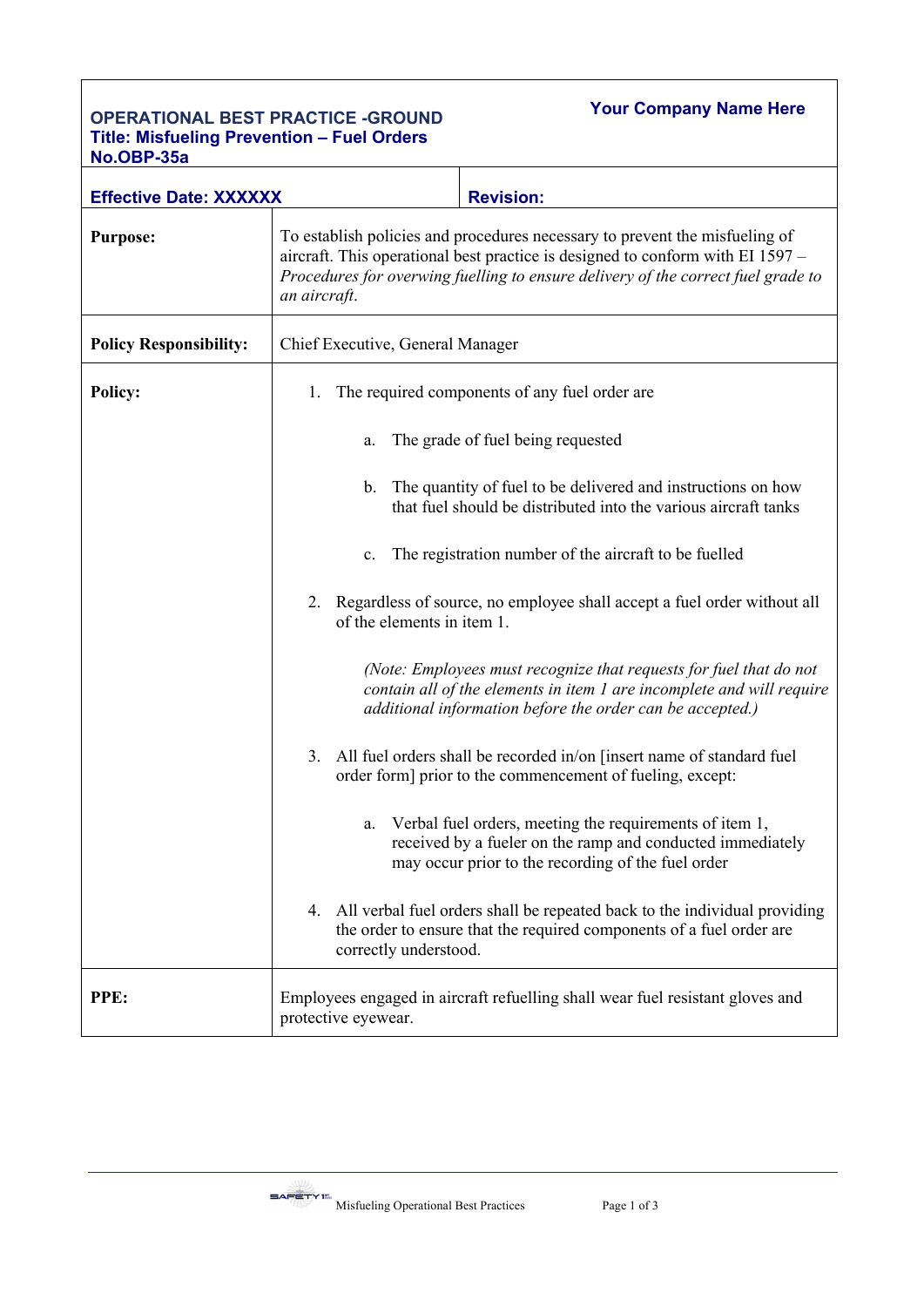## **OPERATIONAL BEST PRACTICE -GROUND Title: Misfueling Prevention – Overwing Fueling Nozzles No.OBP-35b**

**Your Company Name Here**

| <b>Effective Date: XXXXXX</b> |                                                                                                                                                                                                                                                                                                                                                                                                                                                                                                                                      | <b>Revision:</b>                                                                                                                         |  |
|-------------------------------|--------------------------------------------------------------------------------------------------------------------------------------------------------------------------------------------------------------------------------------------------------------------------------------------------------------------------------------------------------------------------------------------------------------------------------------------------------------------------------------------------------------------------------------|------------------------------------------------------------------------------------------------------------------------------------------|--|
| <b>Purpose:</b>               | To establish policies and procedures necessary to prevent the misfueling of<br>aircraft. This operational best practice is designed to conform with EI 1597 -<br>Procedures for overwing fuelling to ensure delivery of the correct fuel grade to<br>an aircraft.                                                                                                                                                                                                                                                                    |                                                                                                                                          |  |
| <b>Policy Responsibility:</b> | Chief Executive, General Manager                                                                                                                                                                                                                                                                                                                                                                                                                                                                                                     |                                                                                                                                          |  |
| <b>Policy:</b>                | For normal fueling operations, grade selective overwing fueling nozzles<br>1.<br>conforming to EI 1597 shall be used:<br>Jet A – Wide (oval) spout – $(2.66$ inches [minimum] X<br>a.<br>$1.17$ [maximum])<br>Aviation Gasoline – Round spout – $(1.97$ inches diameter<br>$\mathbf{b}$ .<br>[maximum])<br>Grade selective, overwing fueling nozzles shall remain installed on all<br>2.<br>overwing fueling hoses at all times, except<br>A round Jet A spout may be installed for a single refueling<br>a.<br>operation, provided: |                                                                                                                                          |  |
|                               |                                                                                                                                                                                                                                                                                                                                                                                                                                                                                                                                      |                                                                                                                                          |  |
|                               |                                                                                                                                                                                                                                                                                                                                                                                                                                                                                                                                      |                                                                                                                                          |  |
|                               |                                                                                                                                                                                                                                                                                                                                                                                                                                                                                                                                      |                                                                                                                                          |  |
|                               |                                                                                                                                                                                                                                                                                                                                                                                                                                                                                                                                      |                                                                                                                                          |  |
|                               | $\mathbf{i}$ .                                                                                                                                                                                                                                                                                                                                                                                                                                                                                                                       | The refueler has received a copy of the [insert name of<br>customer completed non-standard fuel order form];                             |  |
|                               | 11.                                                                                                                                                                                                                                                                                                                                                                                                                                                                                                                                  | The oval Jet A spout does not fit into the aircraft<br>overwing fueling port; and                                                        |  |
|                               | 111.                                                                                                                                                                                                                                                                                                                                                                                                                                                                                                                                 | The round spout is installed on the hose immediately<br>prior to the fueling and is returned to storage when the<br>fueling is complete. |  |
| PPE:                          | protective eyewear.                                                                                                                                                                                                                                                                                                                                                                                                                                                                                                                  | Employees engaged in aircraft refuelling shall wear fuel resistant gloves and                                                            |  |

 $S = \sqrt{P(T)}$  Misfueling Operational Best Practices Page 2 of 3